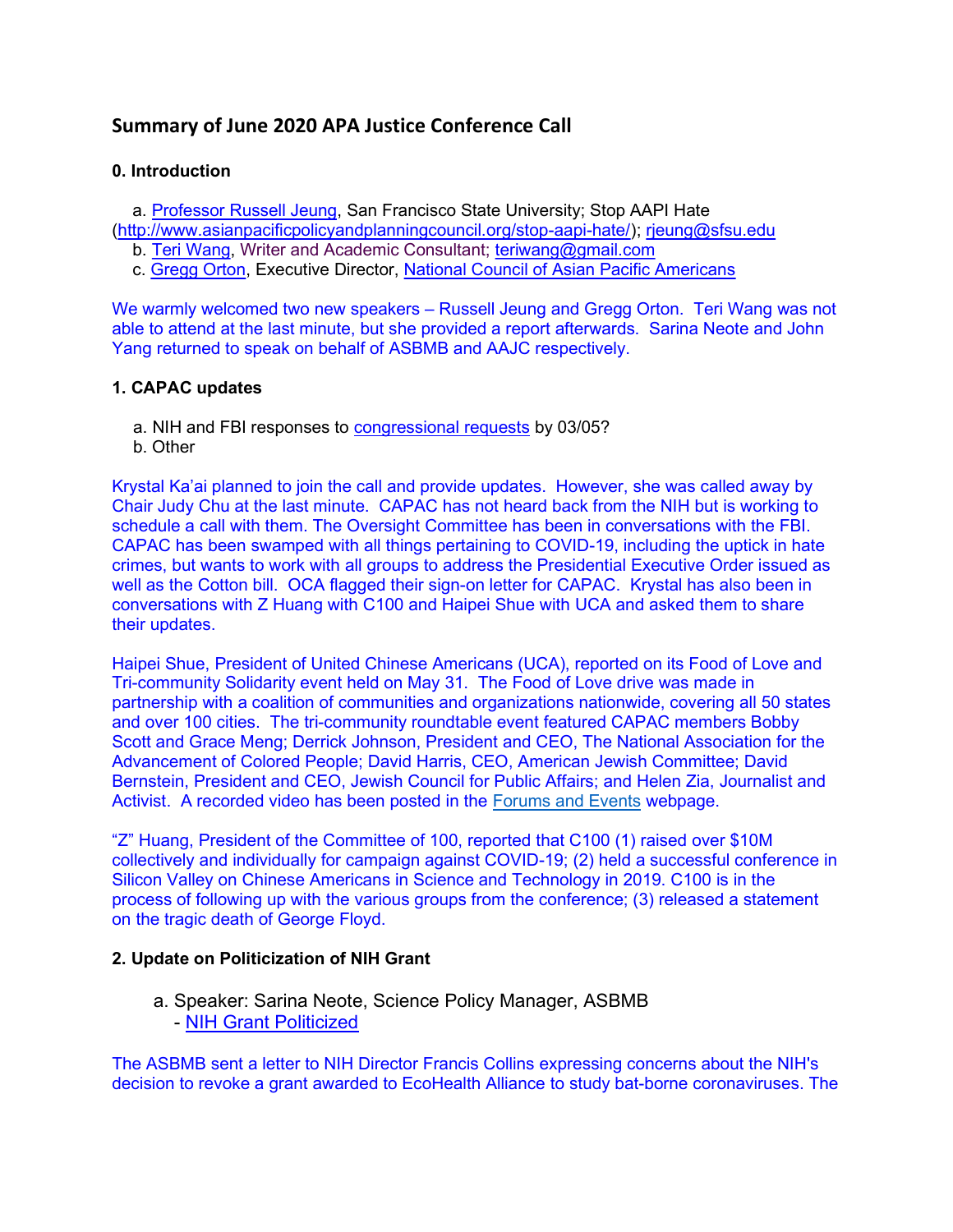press release can be found here along with a copy of the letter. The ASBMB also released a statement when the grant was revoked on April 28th, which can be found here.

In addition to concerns about the NIH's decision to revoke EcoHealth Alliance's grant, we have been concerned about efforts to bar Chinese students from receiving research and student visas for graduate studies in STEM. A presidential proclamation was released on May 29th to bar Chinese nationals affiliated with the PRC from receiving J or F visas. The ASBMB statement opposing this policy can be found here. Lastly, legislation was introduced in Congress that would bar the People's Republic of China nationals from receiving student or research visas to the United States for graduate or post-graduate studies in the science, technology, engineering, and mathematics fields. We released a statement urging Congressional members to take a stand against it.

### 3. Coronavirus (COVID-19)

a. Speaker: Professor Russell Jeung, San Francisco State Professor

 What is Stop AAPI Hate? What are the most recent findings? How does the project work in terms of methodology and process? How can the community help?

- Stop AAPI Hate

- NBC News hosts town hall on rise of anti-Asian sentiment amid coronavirus pandemic

Russell Jeung reported that Stop AAPI Hate was initiated by the Asian Pacific Policy & Planning Council (A3PCON) and Chinese for Affirmative Action (CAA) in March 2020. The self-reported incidents are aggregated from 45 states, as well as Washington D.C. Most recent data showed over 1,800 reported hate incidents and crimes against Asian Americans and others due to Covid-19:

- Verbal harassment (69.3%) and shunning (22.4%) make up the highest proportion of cases.
- Civil rights violations, such as workplace discrimination (4.8%); being barred from establishments (2.9%) and being barred from transportation (1.1%) make up 8.8% of the incidents
- $\bullet$  Intentional coughing and spitting about 6%
- Race is cited as reason 60% of the time; 18% for wearing masks
- Physical assaults make up 8.1% of the incidents
- Incidents at businesses (42.1%) exceed those in public places (38.9%)
- Women are harassed 2.4 times more than men
- **Elderly make up 7.8% of the respondents**

Self-reporting is the primary methodology. Use of technology to scrape news articles may cause duplications that create quality issues in reporting.

b. Speaker: Gregg Orton, National Director, National Council of Asian Pacific Americans

National unity

- Breaking the cycle of discrimination against Asian Americans

- Stop AAPI Hate; Stand Against Hatred; AAPI Hate Crimes; Wash The

Hate; Racism Is Contagious; AAPI Emergency Response Network; …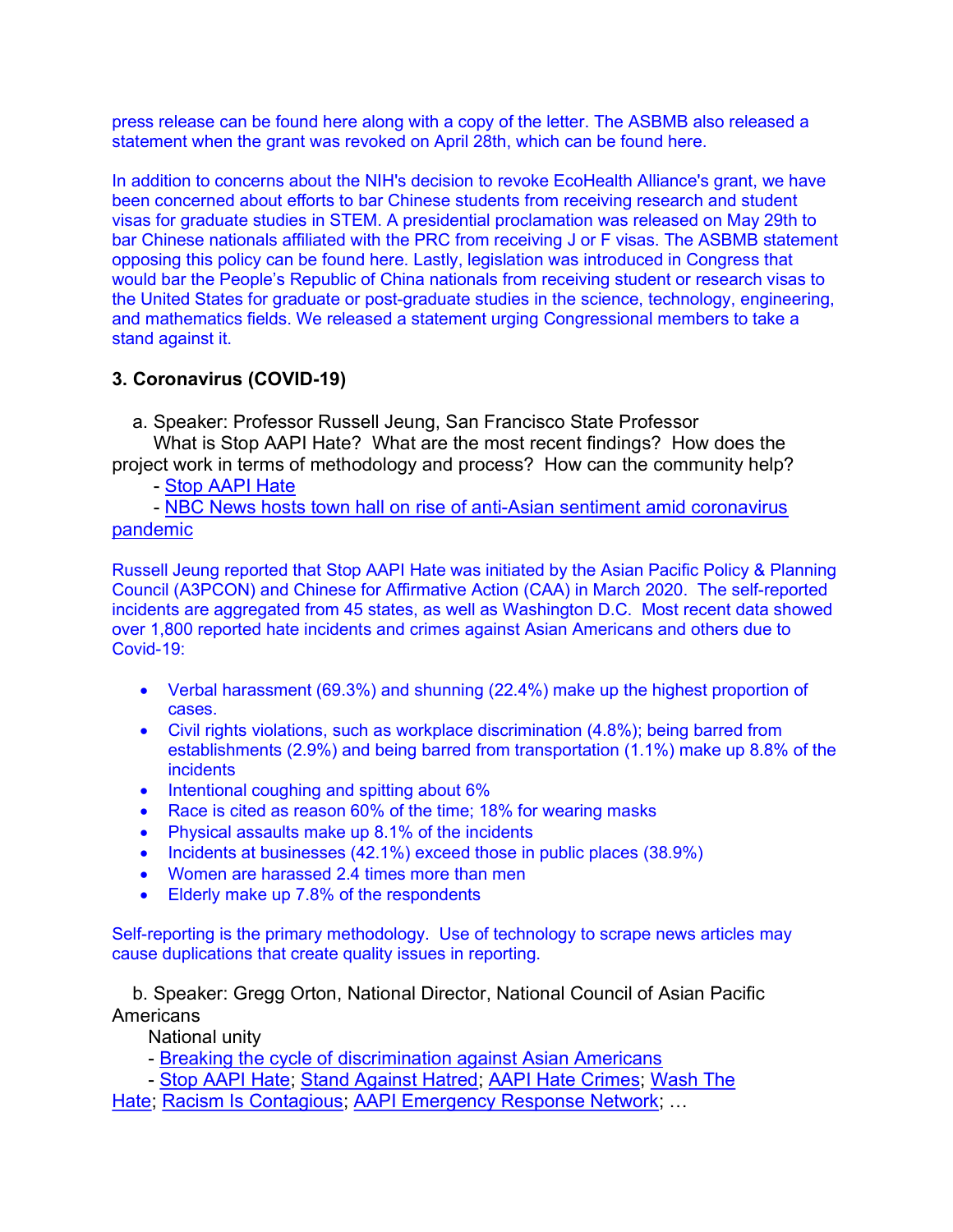In an opinion expressed on breaking the cycle of discrimination against Asian Americans, Jeff Yang observed that civil rights advocacy groups are typically short of funding and yet hate incident reporting is an example where there seems to be multiple duplicative efforts. Gregg Orton described the role of the NCAPA as a federation of more than 35 national organizations. In particular, NCAPA has established the Emergency Response Network (ERN) as a collaboration between NCAPA and other non-profit groups with the goal of laying the foundation for a more unified Asian American Native Hawaiian and Pacific Islander (AA and NHPI) movement.

### c. Future topic – a 2020 national platform for Asian Americans - NCAPA: 2020 Policy Platform

NCAPA unveiled its comprehensive 2020 Policy Platform on May 18. The platform, published every four years, aims to provide important context and recommendations to the elected officials, candidates, and the public about important issues impacting the AA and NHPI community. Gregg accepted the invitation to speak about the civil rights portion of the platform in the July 6 APA Justice conference call. Participants are encouraged to read the platform prior to the call.

## 4. Racial Profiling/Targeting updates

a. Speaker: John Yang, President and Executive Director, AAAJ | Asian American Justice Center

Progress report on "Anti-Racial Profiling" project

- Know What to Do – Why You Need A Lawyer

 - Asian American Justice Center – "Fighting for civil rights and empowering Asian Americans to create a more just America for all."

- 05/20 Axios: The DOJ's China Initiative could be problematic for civil rights
- Criminalizing China: to appear in Journal of Criminal Law and Criminology, Vol. 111, No. 1, 2020 (73 pages)

John Yang is also Co-Chair of the Executive Committee at NCAPA. He reported on the progress and status of the Anti-Racial Profiling Project – the original concept started by President Designate of Queens College Frank Wu several months ago. John noted that individuals who are accused generally lack adequate representation. AAJC is currently in the process of ramping up the project that would have 3 primary components:

- Training and educational materials and sessions such as Know Your Rights when FBI visits
- Advocacy such as amicus briefs and pushbacks to the Cotton bill
- A Help Desk for intake, triage, and referral to a pool of highly qualified lawyers

More details to come soon.